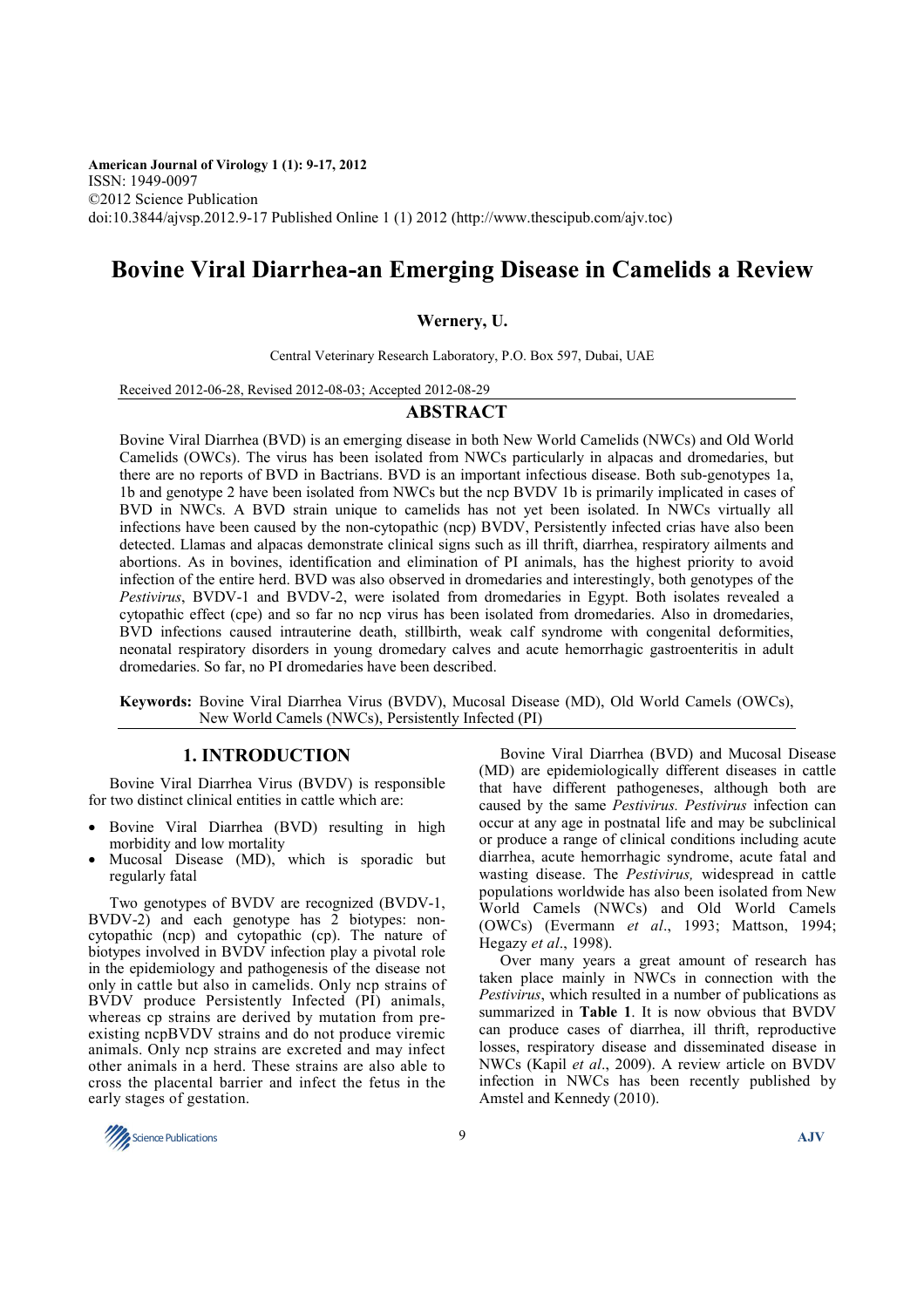|                       | <b>NWCs</b>         |                 |                |                                                |  |
|-----------------------|---------------------|-----------------|----------------|------------------------------------------------|--|
| Author                | Year                | Country         | <b>Species</b> | Result                                         |  |
| Rivera et al.         | 1987                | Peru            | Alpaca         | serology 11% reactors                          |  |
| Karesh et al.         | 1998                | Argentina       | Guanaco        | serology all negative                          |  |
| Belknap et al.        | 2000                | <b>USA</b>      | Llama          | virus isolated FAT negative immunoperoxidase   |  |
|                       |                     |                 |                | positive SNT negative                          |  |
| Goyal et al.          | 2002                | <b>USA</b>      | Alpaca         | ncp type 1b isolated, PCR positive             |  |
| Wentz et al.          | 2003                | <b>USA</b>      | Llama          | experimental infection no disease              |  |
|                       |                     |                 | Alpaca         | seroprevalence is low                          |  |
|                       |                     |                 |                | no fetal infection                             |  |
| Carman et al.         | 2005                | <b>USA</b>      | Alpaca         | Systemic disease abortion,                     |  |
|                       |                     |                 |                | virus isolation, persistent                    |  |
|                       |                     |                 |                | infection, BVDV type 1b                        |  |
| Anonymous             | 2005                | UK              | Alpaca         | Systemic disease                               |  |
|                       |                     |                 |                | abortion, ncp virus isolation, BVDV            |  |
|                       |                     |                 |                | type 1b                                        |  |
| Anonymous             | 2005                | UK              | Alpaca         | Ill thrift, diarrhea, type 1b BVDV             |  |
| Foster et al.         | 2005                | UK              | Alpaca         | ncp BVDV type 1                                |  |
| Evermann              | 2006                | <b>USA</b>      | Llama          |                                                |  |
|                       |                     |                 | Alpaca         | General article about BVD                      |  |
|                       |                     |                 |                | in Ilama and alpaca                            |  |
| Henningson et al.     | 2006                | <b>USA</b>      | Alpaca         | Persistently infected,                         |  |
|                       |                     |                 |                | pathological lesions                           |  |
| <b>Bromage</b>        | 2006                | UK              | Alpaca         | General article                                |  |
| Anonymous             | 2006a               | UK              | Alpaca         | PCR positive for BVD type 1, abortion          |  |
| Anonymous             | 2006b               | UK              | Alpaca         | Abortion, weak crias, PCR, BVD type 1 positive |  |
| Anonymous             | 2006b               | <b>USA</b>      | Camelids       | General article                                |  |
| Bedenice              | 2006                | <b>USA</b>      | <b>NWCs</b>    | General article                                |  |
| Evermann et al.       | 2006                | <b>USA</b>      | Camelids       | General article                                |  |
| Mattson et al.        | 2006                | <b>USA</b>      | Alpaca         | Persistent infection, BVDV isolated            |  |
| Mueller and Broadbent | 2007                | <b>USA</b>      | Camelids       | General article                                |  |
|                       |                     | UK              |                |                                                |  |
| Probst et al.         | 2007                | European zoos   | Camelids       | Serology 1.4%                                  |  |
| Kelling               | 2008                | <b>USA</b>      | Alpaca         | Serology 25.4% herds were positive             |  |
| <b>Byers</b>          | 2008                | <b>USA</b>      | Camelids       | General article                                |  |
| Bedenice              | 2008                | <b>USA</b>      | Alpaca         | Persistent infection with BVDV type 1          |  |
| Danuser <i>et al.</i> | 2009                | Switzerland     | Alpaca         |                                                |  |
|                       |                     |                 | Llama          | Seroprevalence 4.6%                            |  |
| Shimeld               | 2009                | <b>USA</b>      | alpaca         | Seroprevalence 20%,                            |  |
|                       |                     |                 |                | persistently infected animals                  |  |
| Kim et al.            | 2009                | <b>USA</b>      | alpaca         | 46 BVD viruses identified by                   |  |
|                       |                     |                 |                | PCR, one genotype 1b BVDV                      |  |
| Topliff et al.        | 2009                | <b>USA</b>      | <b>NWCs</b>    | 20% seroprevalence, 6% PI crias                |  |
| Mudry et al.          | 2010                | Switzerland     | NWCs           | Serology 5.8%, 3.6%, no pestiviral RNA found   |  |
| Johnson et al.        | 2010                | <b>USA</b>      | Alpacas        | Intranasal infection with BVDV 1b and 2 from   |  |
|                       |                     |                 |                | bovine and BVDV 1b from alpaca                 |  |
| Byers <i>et al.</i>   | 2010                | <b>USA</b>      | Alpacas        | Vaccination trial                              |  |
| Byers et al.          | 2011                | <b>USA</b>      | Alpacas        | Exposure of native alpacas from PI alpacas     |  |
| Bedenice et al.       | 2011                | <b>USA</b>      | Alpacas        | 35 crias naturally infected with BVDV type 1b  |  |
| Doyle and Heuschele   | 1983                | <b>USA</b> zoos | Dromedary      | Serology 13%                                   |  |
| Fahmy                 | 1999a, 1999b, 1999c | Egypt           | Dromedary      | Experimental infections                        |  |
| Yousif et al.         | 2004                | Egypt           | Dromedary      | BVD virus type 1 and 2 isolated                |  |
| Al-Afaleq et al.      | 2006                | Saudi Arabia    | Dromedary      | Seroprevalence 18%                             |  |
| Taha                  | 2007                | <b>UAE</b>      | Dromedary      | Seroprevalence negative                        |  |
| Wernery et al.        | 2008                | <b>UAE</b>      | Dromedary      | Seroprevalence in camel dairy 1.6%             |  |

| <b>Table 1.</b> Recent literature on BVD in OWCs and NWCs |  |  |
|-----------------------------------------------------------|--|--|
|-----------------------------------------------------------|--|--|

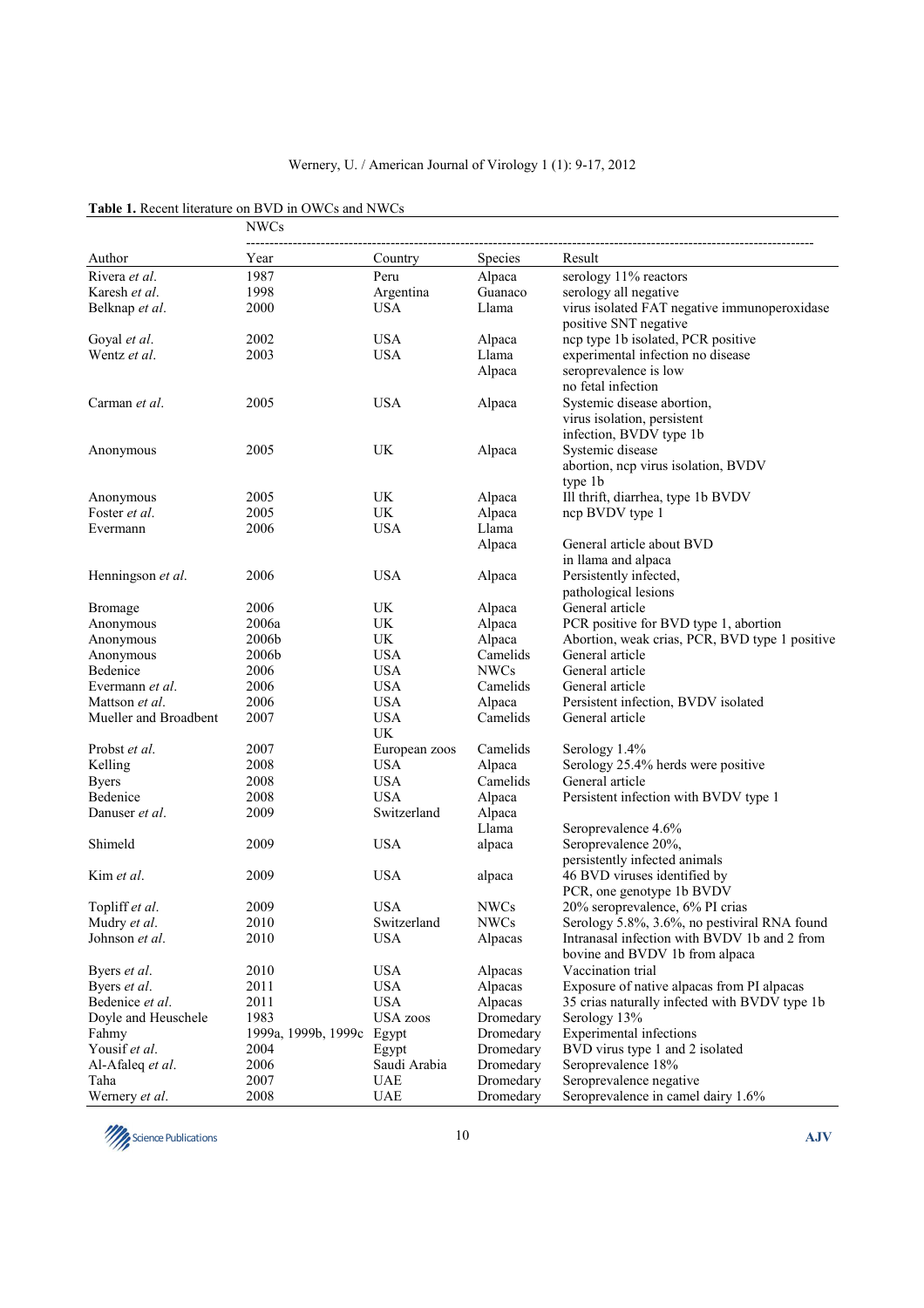#### **1.1. Etiology**

Bovine Viral Diarrhea virus (BVDV) is a small RNA virus of the *Flaviviridae*. Together, with the viruses of border disease and classical swine fever virus, it forms the genus *Pestivirus*.

The three viruses are antigenically related. Strains isolated from newborn calves and persistently infected cattle, are generally non-cytopathic (ncpBVDV), while those from tissues of cattle suffering from MD are usually cytopathic (cpBVDV). Today two genotypes of BVDV are recognized: BVDV-1 and BVDV-2 based on the nucleotide sequence of the 5'- untranslated region. BVDV-1 has a worldwide distribution, whereas BVDV-2 is largely restricted to the USA and Canada but has also been isolated in Italy, Holland and the UK (Reed, 2010). Each of the two genotypes has two biotypes, noncytopathic (ncp) and cytopathic (cp) (Peterhans *et al*., 2010). Genotype 1 isolates are further divided into at least 2 sub-genotyes (1a and 1b). Particularly in alpacas both sub-genotypes 1a, 1b and genotype 2 have been isolated (Amstel and Kennedy, 2010). Non cytopathic BVDV 1b is primarily found in NWCs. A BVDV strain unique to camelids has not yet been identified.

#### **1.2. Epidemiology**

Postnatal infection with the virus is acquired by ingestion or inhalation of contaminated material which results in the development of serum neutralizing antibodies. This is usually a clinically unrecognizable infection. On the other hand, with infection of a nonimmune pregnant animal, the virus always crosses the placental barrier and invades the fetus. While the dam seroconverts without showing signs of disease, the fetus is immunotolerant in the early stages of pregnancy. This congenital infection can result in a wide spectrum of abnormalities; fetal death, congenital defects, or a persistent lifelong infection without clinical signs. The outcome is mainly dependent on the stage of fetal development during which time the infection takes place. BVDV is also transmitted in semen, particularly from persistently infected bulls, which shed the virus in their semen for their whole life.

Many years were required before understanding the complexity of infection with the *Pestivirus,* especially the link between BVD and MD in cattle. *Pestivirus*  infection has only been recently recognized as a potential cause of serious illness in both NWCs and OWCs (Evermann, 2006), indicating that members of the camelid group are susceptible to infection. In NWCs, *Pestivirus* has been intensively researched in North

America (Byers, 2008; Kim *et al*., 2009), the UK (Mueller and Broadbent, 2007) as well as in Switzerland (Danuser *et al*., 2009). BVDV may cause a severe disease in alpacas and llamas, including diarrhea, reproductive loss, wastage and death, posing a significant threat to a herd's health as it does in bovines (Belknap *et al*., 2000). The emerging BVDV infections have raised significant concerns in the camelid industries in North America and Europe, especially in the UK, Switzerland and Germany that have strong NWC societies. Similar to cattle, there is not only a systemic disease caused by the *Pestivirus* but also persistent BVDV infection in NWCs may occur, when the fetus is infected during early pregnancy, before it becomes immunocompetent. Field observations have shown that up to 80% of crias born to naïve dams infected during early pregnancy may become Persistently Infected (PI) with the *Pestivirus* (Bedenice, 2008; Bedenice *et al*., 2011). At a population level in bovines, the prevalence of PI animals is about 1%. So far, nearly all infections in SACs are caused by the ncpBVDV including the Persistently Infected (PI) crias. Only in one case was a cytopathic biotype documented from a llama foetus (Bedenice, 2006). However, serological investigations by Shimeld (2009) using serum virus neutralization (SN) with NADL (BVDV type 1) and c125 BVDV (BVDV type 2) on 426 alpaca sera, found that 20% of the alpaca, were sero-positive for one or both genotypes in the US.

PI animals are pivotal in the epidemiology of the disease (Byers *et al*., 2009) because they disseminate not only the ncpBVDV which they harbour, but also the cp BVDV derived by mutation. These PI animals must be eliminated from the herd as soon as possible. From 2004 to 2007 more than 12,000 alpacas in the US were screened by real-time PCR, to identify alpacas persistently infected with BVDV. A total of 46 BVDV isolates were found and analyzed by comparison of nucleotide sequences of 2 viral genome regions. The results showed that unique genotypes of bovine BVDV 1b are maintained in the alpaca population of the US. It is not yet clear why alpacas were predominantly infected with genotype 1b BVDV isolates and how bovine BVDV evolved to infect alpacas, although camelids are susceptible to other genotypes (Kim *et al*., 2009). It is thought, that BVDV infection of camelids primarily originates from infected cattle via intermingling (Evermann, 2006).

The most likely route of BVDV infection in camelids is via the oronasal mucosa most probably after inhalation of viral particles which are present in body fluids of infected animals (Byers *et al*., 2011).

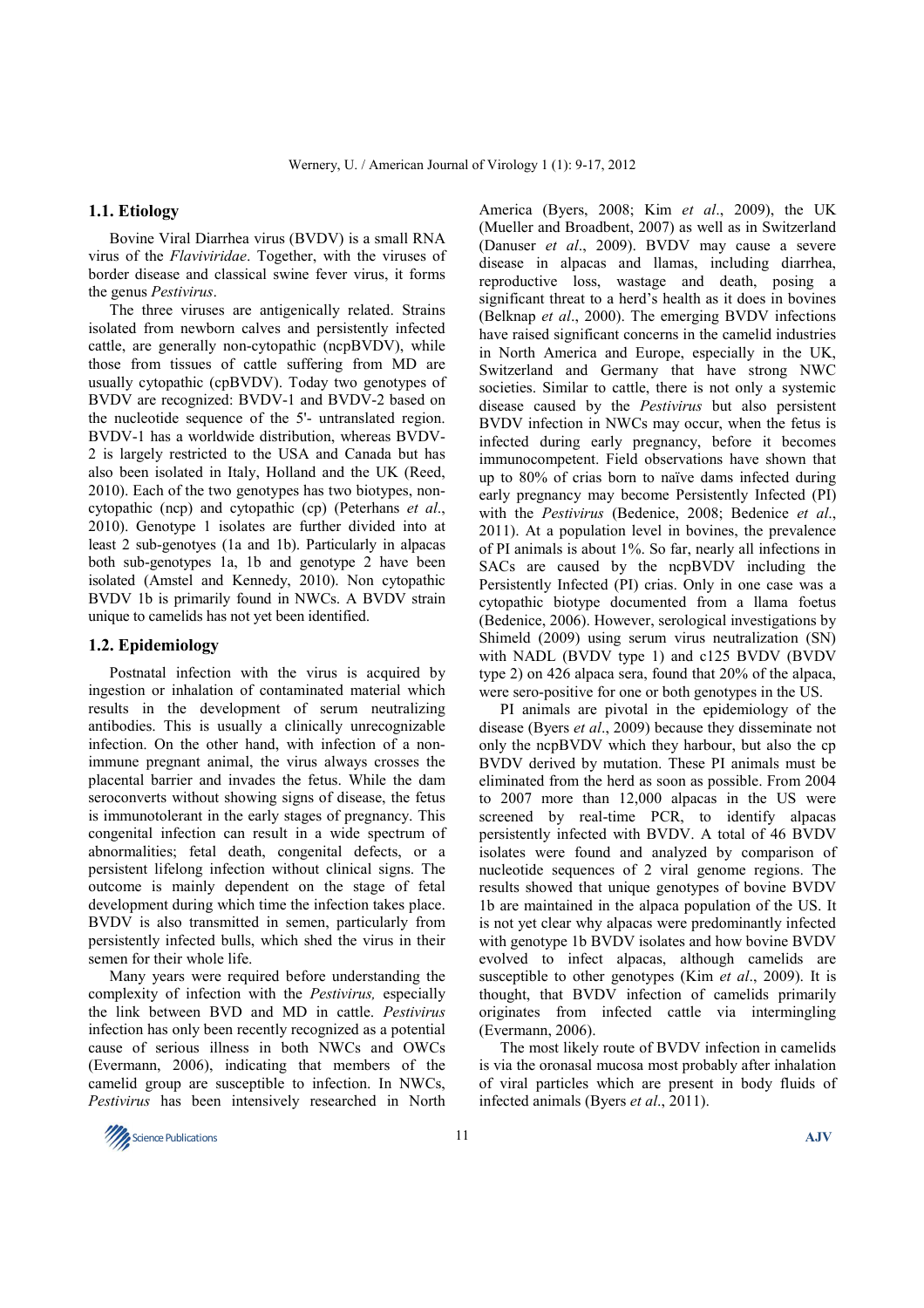In the US several other researchers have isolated the 1b BVDV (Carman *et al*., 2005) but the same genotype was also found in alpacas in the UK (Anonymous, 2005; Fahmy, 1999c) and Switzerland (Danuser *et al*, 2009). Mueller and Broadbent (2007) reported that the oldest surviving PI alpaca survived 30 months. In bovines, more than 50% of PI animals die before they reach the age of one year. PI bovines are mostly clinically healthy and excrete large quantities of BVDV, which is antigenically identical to the ncpBVDV present in the animal (Lefèvre *et al*., 2011). A similar pathogenesis can be expected to occur in NWCs but has not been described in OWCs. A report by Carman *et al*. (2005) indicates a BVDV infection, *in utero*, results in immunotolerant crias.

It is known that both llamas and alpacas are susceptible to BVDV infection and that in some cases, the animals demonstrate clinical signs such as diarrhea, ill thrift, respiratory ailment and abortion. BVD can be severely exacerbated in connection with a bovine tuberculosis (bTb) infection, leading to fatalities (Cobb and Cobb, 2010). It is also assumed that male camelids could, like bulls, persistently be infected.

Several researchers have also stressed that BVD is uncommon in SACs, despite the fact that 25% of the alpaca herds can be serologically positive (Kelling, 2008) with a seroprevalence of 20% (Shimeld, 2009). The Alpaca Research Foundation of the US, believes that the incidence of clinical BVD in the US, is only 0.05% (Evermann *et al*., 2006; Shimeld, 2009). Topliff *et al*. (2009) reported in a recent nationwide survey of 63 herds, a prevalence of 25% seropositive crias, of which 6% had evidence of BVDV PI crias. Belknap *et al*. (2000) found a serological BVDV incidence in NWCs of 4.4% and Evermann (2006) as high as 53%. In a comparative epidemiological study, conducted by Mudry *et al*. (2010) in Switzerland on llamas and alpacas in 2000 and 2008, it was found that *Pestivirus* infection is a negligible risk for the BVDV eradication programme. The seroprevalence and the pestiviral RNA seroprevalence was low, with 5.8% versus 0% in 2008 and 3.6% versus 0% in 2000. Byers *et al*. (2011) reported only mild sign in BVDV naive alpacas after they were exposed to two PI alpacas which shed BVDV type 1b virus in most of their body fluids. Viremia was detected in the transient infected alpacas but viral shedding during the acute phase did not take place and antibodies appeared to be protective upon re-exposure to the type 1b virus.

Two *Pestivirus* isolated by Hegazy *et al*. (1995) in Egypt, from adult dromedaries with diarrhoea and from dromedary calves born with congenital defects, were genotyped by Yousif *et al*. (2004). Genotyping revealed that isolate Giza4 and isolate Giza7 belong to BVDV-1 and BVDV-2, respectively.

## **1.3. Clinical Signs and Pathology**

Serological studies indicate that NWCs and OWCs are susceptible to infection with the BVDV. The results of serological studies identifying BVDV antibodies in the dromedary have appeared, but no reports have been found from Bactrian camels. In dromedaries, seroprevalences between 2 and 50% have been reported. BVDV antibodies have appeared in dromedaries from Tunisia, with 3.9% positive cases (Burgemeister *et al*., 1975), from Oman, 6.7% positive cases (Hedger *et al*., 1980), from Sudan, 15.5 and 15.7% positive cases (Bornstein and Musa, 1987; Bornstein *et al*., 1989) and from Somalia with 3.4% positive cases (Bornstein, 1988). Bohrmann *et al*. (1988) did not identify any antibodies to BVDV in Djibouti using the serum neutralization test. Wernery and Wernery (1990) explained the higher incidence of BVD in UAE breeding camels (9.2%) when compared to racing dromedaries (3.6%), with their larger breeding herds and closer contact with cattle herds. In a later survey (CVRL, 1998), these findings were confirmed using an antibody ELISA. The incidence of BVDV antibodies in 552 camels tested was, 0.5% in racing camels and 6.4% in breeding camels. The presence of neutralizing antibodies to BVDV was 11% in Egypt, with a peak of 23% in one area (Hegazy *et al*., 1993). In another Egyptian survey, Tantawi *et al*. (1994), detected 4.3% BVDV positive dromedaries and Zaghana (1998) found that camels from Egypt, exhibited an even higher prevalence (52.5%) of neutralizing antibodies to BVDV.

Doyle and Heuschele (1983) examined 24 sera with the SNT from dromedaries kept in American zoos, of which 13% had antibodies using the Singer BVDV strain. Newer seroepidemiological studies from Saudia Arabia and the United Arab Emirates showed a high seroprevalence with 18% (Al-Afaleq *et al*., 2006) in Saudia Arabia and a low seroprevalence in the UAE, with 1.6% in dairy dromedaries (Wernery *et al*., 2008) and no reactors in 812 sera by Taha (2007). As in OWCs, many BVD serological surveys have been conducted in NWCs, as can be seen from **Table 1**. In a serological survey conducted in Peru, involving 117 alpacas that grazed with cattle and sheep, the prevalence of antibodies to BVDV was 11% (Rivera *et al*., 1987) and Picton (1993) reported a prevalence of 4.4% in 270 llamas from Oregon in the USA. A study by Puntel *et al*. (1999) found 2.05% (8/390) reactors to the BVDV in

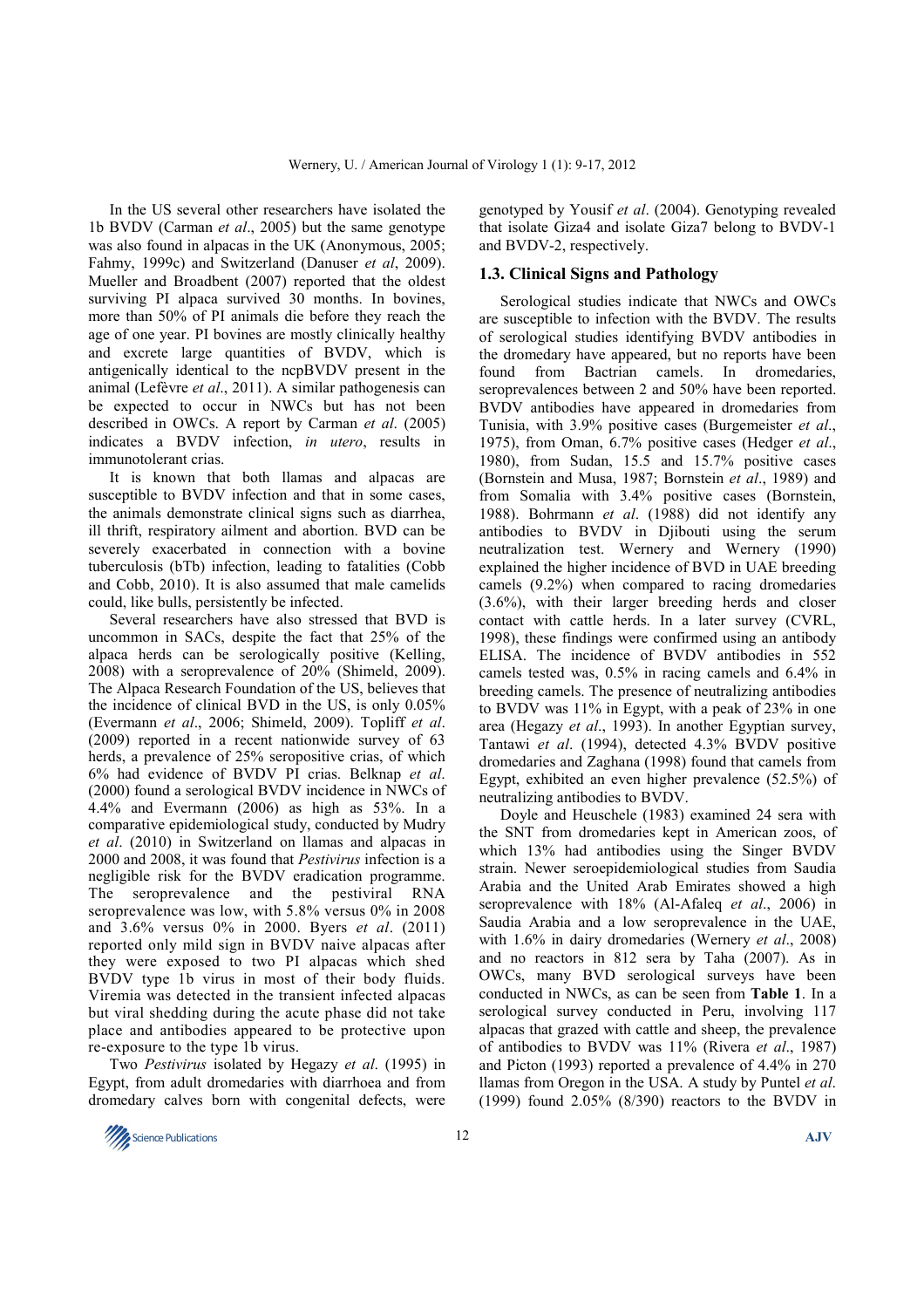llamas, from nine farms located in three different provinces in Argentina.

Cattle suffering from BVD and MD show lesions in the alimentary tract. The pathological changes in MD are much more severe than in BVD, the MD lesions are often found only in the upper alimentary tract. In both BVD and MD, pathological changes consist mainly of erosions and ulcers of varying severity. These pathological lesions have not been described in NWCs, but PI alpacas revealed multifocal hepatic necrosis and bronchopneumonia, as well as severe thymicatrophy, as seen in bovine calves (Henningson *et al*., 2006). BVD viral antigen was widely distributed in the alpaca tissues mostly prominent in nerves, *Tunica media* and *adventitia* of vessels and macrophages in the gastrointestinal submucosa, urinary bladder submucosa, lungs and cerebrum, indicating a viremia. The authors concluded that PI alpacas thymicatrophy may indicate hosts defense deficits, similar to PI bovine calves.

Long-term clinicopathological characteristics of alpacas naturally infected with BVDV type 1b were reported from Bedenice *et al*. (2011). Their investigation involved 35 crias which were naturally exposed to BVDV. Chronically infected and PI crias had developed a significantly lower birth weight, decreased growth rates, anemia and a monocytosis compared with control animals. BVDV type 1b infection during early pregnancy resulted in a high incidence of PI crias which developed chronic wasting, diarrhea and severe respiratory distress.

Three groups of BVDV naïve alpacas containing six animals each where intra nasally infected with BVDV 1b of bovine origin (group1), BVDV2 of bovine origin (group2) and BVDV 1b of alpaca origin (group3) to study clinical signs, viremia, seroconversion and hematological changes (Johnson *et al*., 2010). After infection all three genotypes induced nasal BVDV shedding, viremia and sero- conversion but there were differences in the median onset.

It is reported that alpacas develop a milder disease following BVDV infection compared to bovines which was investigated by Samson *et al*. (2011). The authors found that the limited permissiveness of alpaca cells to BVDV compared to bovine cells may be the reason for this phenomenon.

BVD infections have been described in dromedary calves from Egypt (Hegazy *et al*., 1998) causing intrauterine death, stillbirths and weak calf syndrome with congenital deformities, neonatal respiratory distress syndrome in young dromedary calves and acute hemorrhagic gastroenteritis in adult dromedaries. BVDV was isolated from lymphoid tissues, spleen, brain and kidney on Bovine Kidney Cells (BKC) causing a cytopathic (cpe) effect. The virus was also observed by immunofluorescence in different organs. The virus was then later genotyped by Yousif *et al*. (2004) and named Giza 4 and Giza 7, belonging to BVDV type 1 and BVDV type 2. No ncpBVDV was isolated and no reports exist that PI animals have been detected in dromedaries. Extensive studies have been carried out by Fahmy (1999a; 1999b; 19999c) on pregnant goats infected with the Egyptian isolates and a bovine BVD virus. These experimental trials included:

- Studies on the reproduction performance
- Studies on the effect of the fetus and newborn kids
- Clinicopathological studies

The inoculation of pregnant does at day 65 of gestation, with the bovine NADL BVDV, resulted in early abortions in 60% of inoculated does, whereas the cpe camel strain induced late abortions in 25%. The aborted fetuses caused by both viruses were small in size, severely autolysed and had been obviously dead in uterus for a long period of time. The inoculated does revealed severe leukopenia and lymphopenia during the first 7 days p.i. with both strains. Lymphopenia lasted for 28days. The remaining does gave birth to healthy kids with weight comparable to control kids.

Hegazy *et al*. (1995) state that the main cause of abortion in dromedaries is caused by the BVDV, which can reach 50% in some herds. This statement is very controversial, as no abortions storm have been described in other countries.

In the UAE for example, adult dromedaries and calves that have died of other causes, are routinely virologically screened, including the fluorescence test for the presence of the BVDV. So far the results have always been negative (Wernery *et al*., 1992).

# **1.4. Diagnosis**

Diagnosis of BVD and MD requires laboratory support in the form of virus isolation, virus antigen detection and serum antibody determination. Skin biopsies are the tissues of choice for the diagnosis of BVDV, using immunohistological techniques and are always positive in persistently infected animals (Braun *et al*., 1999). This method should also be applied in the diagnosis of this disease in camelids (Evermann *et al*., 1993).

Goyal *et al*. (2002) stressed multiple test systems should be applied for arriving a proper diagnosis because their immunhistochemical examination of

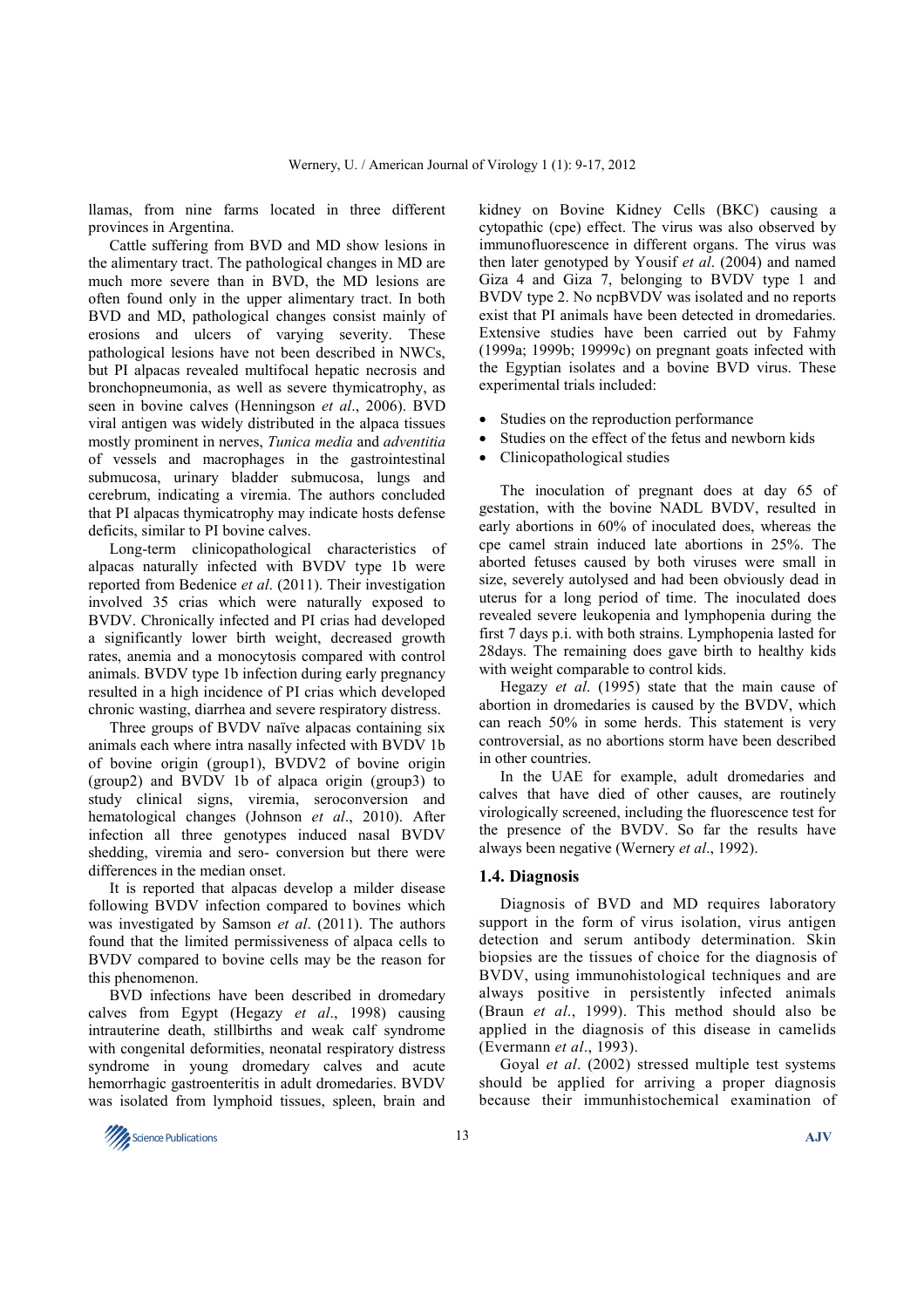various tissues were negative although a ncp type 1b was isolated from the tissues.

Diagnosis of BVD in cattle must be carried out at two levels. Firstly, the serological status of the herd must be determined either by serum neutralization tests or by ELISAs. Competitive ELISAs have been developed and are ideal for serodiagnosis of camelids. If no reactor is found in a herd, the herd is considered free of BVD. On the other hand, if one or several animals are detected with BVDV antibodies, it is essential to search for PI animals. The presence of PI animals may gradually contaminate the entire herd and therefore, the identification and elimination has the highest priority. For the detection of PI animals, capture ELISAs and PCR assays are nowadays used. PCR assays can also differentiate between strains of type 1 and type 2. Antibody ELISAs will not detect PI animals that are immunotolerant.

## **1.5. Treatment and Prevention**

Knowledge and technical tools to control BVD are readily available and national control schemes in several European countries are now in place (Brownlie *et al*., 2000).

Economic losses caused by BVD/MD mainly arise from prenatal infections. It is therefore essential to remove all persistently infected animals and to vaccinate heifers prior to first breeding (Thiel *et al*., 1999). The main risk is the re-introduction of infection into a herd, through a serologically positive pregnant dam carrying an infected fetus, which will always give birth to infected animal. Since it is known that BVDV also causes abortions in camels, it may be necessary to adopt control and vaccination strategies similar to those carried out in cattle. Live and inactivated vaccines have been widely used in several countries. Live vaccines are not recommended in camelids, because a variety of adverse effects, have been observed using live BVDV vaccines in cattle. However, Byers *et al*. (2010) did not observe any adverse effects when nonpregnant female alpacas were vaccinated with a modified live BVDV vaccine and challenged 25 days post immunization by nasal and ocular inoculation with BVDV type 1b strain. The modified-live BVDV type1 (Singer strain and BVDV type 2 (srain 125c) vaccine (Vista 3SC vaccine, Intervet/Shering Plough Animal Health, Millsboro, DE USA) was administered subcutaneously at a dose of 2 ml according to the recommendation for use in cattle. Results of this vaccination experiment showed that the type 1b BVDV challenge strain which originated from a persistently infected alpaca was not

detected from the vaccinated alpacas but from the two unvaccinated controls.

However, inactivated vaccines are safer and can provide good protection. New developments have led to the production of vaccines from ncpBVDV strains. It has been shown that NWCs seroconverted after a regimen of three vaccinations using an inactivatedvirus preparation (Mattson, 1994).

## **2. CONCLUSION**

Over the last years our knowledge of BVD in camelids has increased and it is obvious that both NWCs and OWCs can contract the disease. However, extensive studies are necessary to elucidate the entire disease pattern in this animal species, as with bovines, through extensive field observations and laboratory studies. Investigations in bovines, have led to a new understanding of the complex epidemiology and pathogenesis of BVD and MD and one can hope that this will also be the case for the camelid family.

# **3. ACKNOWLEDGEMENT**

The researchers wish to thank Osk Lowe and the staff of the Central Veterinary Research Laboratory for their excellent technical support.

### **4. REFERENCES**

- Al-Afaleq, A., E.M.E. Abu-Elzein and A.A. Hegazy, 2006. Serosurveillance for antibodies against some viral diseases of livestock in camels (*Camelus dromedarius*) in Saudi Arabia. Proceedings of the International Scientific Conference on Camels, (ISCC' 06), Qassim University, Kingdom of Saudi Arabia, pp: 338-346.
- Amstel, S.V. and M. Kennedy, 2010. Bovine viral diarrhea infections in new world camelids-A review. Small Ruminant Res., 91: 121-126. DOI: 10.1016/j.smallrumres.2010.03.018
- Anonymous, 2005. Miscellaneous mammals. Vet. Record, 156: 728-728.
- Anonymous, 2006a. Bovine viral diarrhea virus in camelids. Proceedings of the International Camelid Health Conference for Veterinarians, (ICHCV' 06), Ohio State University, USA., pp: 275-278.
- Anonymous, 2006b. Miscellaneous mammals. Vet. Record, 159: 510-510.

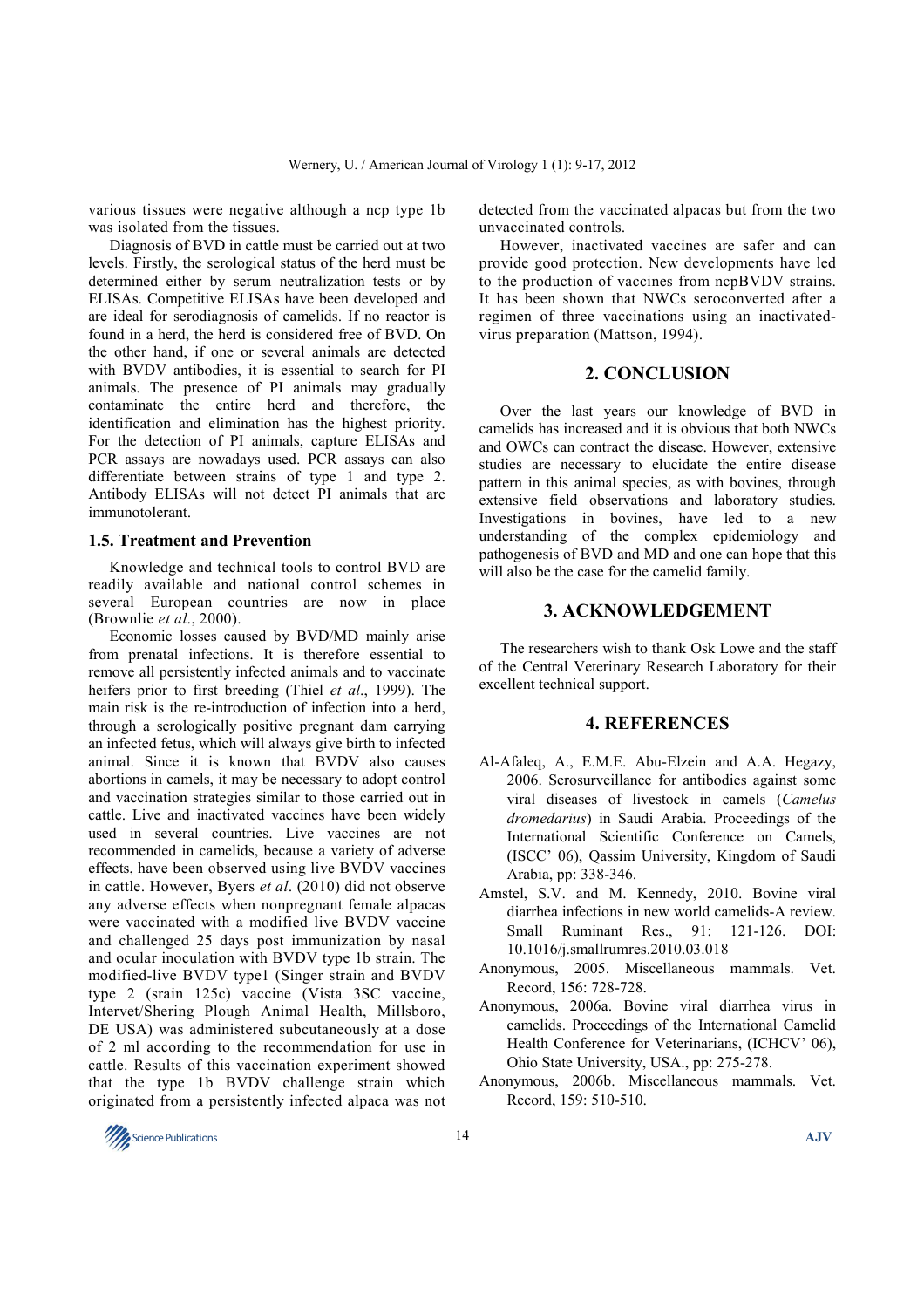- Bedenice, D., 2006. Bovine viral diarrhea virus (BVDV) in South American camelids. Proceedings of the International Camelid Health Conference for Veterinarians, (ICHCV' 06), Ohio State University, USA., pp: 256-262.
- Bedenice, D., 2008. Immunological responses in BVDV persistently infected alpacas. Proceedings International Camelid Health Conference for Veterinarians, (ICHCV' 08), Ohio State University, USA., pp: 167-169.
- Bedenice, D., E. Dubovi C.L. Kelling, J.N. Henningson and C.L. Topliff *et al*., 2011. Long-term clinicopathological characteristics of alpacas naturally infected with bovine viral diarrhea virus type Ib. J. Vet. Intern. Med., 25: 605-612. PMID: 21488962
- Belknap, E.B., J.K. Collins, R.S. Larsen and K.P. Conrad, 2000. Bovine viral diarrhea virus in New World camelids. J. Vet. Diag. Invest., 12: 568-570. PMID: 11108460
- Bohrmann, R., H.R. Frey and B. Liess, 1988. Survey on the prevalence of neutralizing antibodies to bovine viral diarrhea (BVD) virus, bovine herpes virus type 1 (BHV-1) and parainfluenza virus type 3 (PI-3) in ruminants in the Djibouti Republic. Dtsch. tierärztl. Wochenschr., 95: 99-102. PMID: 2838248
- Bornstein, S. and B.E. Musa, 1987. Prevalence of antibodies to some viral pathogens, *Brucella abortus* and *Toxoplasma gondii* in Serum from Camels (*Camelus dromedarius*) in Sudan. J. Vet. Med. Series B, 34: 364-370. DOI: 10.1111/j.1439- 0450.1987.tb00409.x
- Bornstein, S., 1988. A disease survey of the Somali camel. SARE Report, Sweden.
- Bornstein, S., B.E. Musa and F.M. Jama, 1989. Comparison of seroepidemiological findings of antibodies to some infectious pathogens of cattle in camels of Sudan and Somalia with reference to findings in other countries of Africa. Proceedings of the International Symposium of Development of Animal Resources in Sudan, (DARS' 89), Khartoum, pp: 28-34.
- Braun, U., M. Schoenmann, F. Ehrensberger, M. Hilbe and M. Strasser, 1999. Intrauterine infection with bovine virus diarrhoea virus on alpine communal pastures in switzerland. J. Vet. Med. Series A, 46: 13-17. DOI: 10.1046/j.1439-0442.1999.00173.x
- Bromage, G., 2006. BVDV in alpacas. Proccedings British Veterinary Camelid Society, (BVCS' 06), Alfriston, East Sussex and Atlantic Alpacas, UK., pp: 45-47.
- Brownlie, J., I. Thompson and A. Curwen, 2000. Bovine virus diarrhoea virus-strategic decisions for diagnosis and control. Practice, 22: 176-187. DOI: 10.1136/inpract.22.4.176
- Burgemeister, R., W. Leyk and R. Goessler, 1975. Untersuchungen über Vorkommen von Parasitosen, bakteriellen und viralen Infektionskrankheiten bei Dromedaren in Südtunesien. Dtsch. Tierärztl. Wschr., 82: 352-354.
- Byers, S., 2008. Update on BVDB, BTV and WNV in camelids. Proceedings International Camelid Health Conference for Veterinarians, Ohio State University, USA., pp: 171-174.
- Byers, S.R., J.F. Evermann, D.S. Bradway, A.L. Grimm and J.F. Ridpath *et al*., 2011. The effects of exposure of susceptible alpacas to alpacas persistently infected with bovine viral diarrhea virus. Can. Vet. J., 52: 263-271.
- Byers, S.R., J.F. Evermann, D.S. Bradway, S.M. Parish and G.M. Barrington 2010. Evaluation of a commercial bovine viral diarrhea virus vaccine in nonpregnant female alpacas (*Vicugna pacos*).Vaccine, 28: 591-593. PMID: 19857453
- Byers, S.R., K.R. Snekvik, D.J. Righter, J.F. Evermann and D.S. Bradway *et al*., 2009. Disseminated bovine viral diarrhea virus in a persistently infected alpaca (*Vicugna Pacos*) cria. J. Vet. Diagn. Invest., 21: 145-148. DOI: 10.1177/104063870902100125
- Carman, S., N. Carr, J. DeLay, M. Baxi and D. Deregt *et al*., 2005. Bovine viral diarrhea virus in alpaca: Abortion and persistent infection. J. Vet. Diag. Invest., 17: 589-593. PMID: 16475521
- Cobb, N. and G. Cobb, 2010. The bio-security imperative-One farm's struggle against a silent killer. Camelid Q.
- CVRL, 1998. Annual report. Central Veterinary Research Laboratory, Dubai, UAE.
- Danuser, R., H.R. Vogt, T. Kaufmann, E. Peterhans and R. Zanoni, 2009. Seroprevalence and characterization of pestivirus infections in small ruminants and new world camelids in Switzerland. Schweiz. Arch. Tierheilkd., 151: 109-117. DOI: 10.1024/0036-7281.151.3.109
- Doyle, L.G. and W.P. Heuschele, 1983. Bovine viral diarrhea virus infection in captive exotic ruminants. JAVMA, 183: 1257-1259. PMID: 6315662
- Evermann, J.F., 2006. Pestiviral infection of llamas and alpacas. Small Ruminant Res., 61: 201-206.

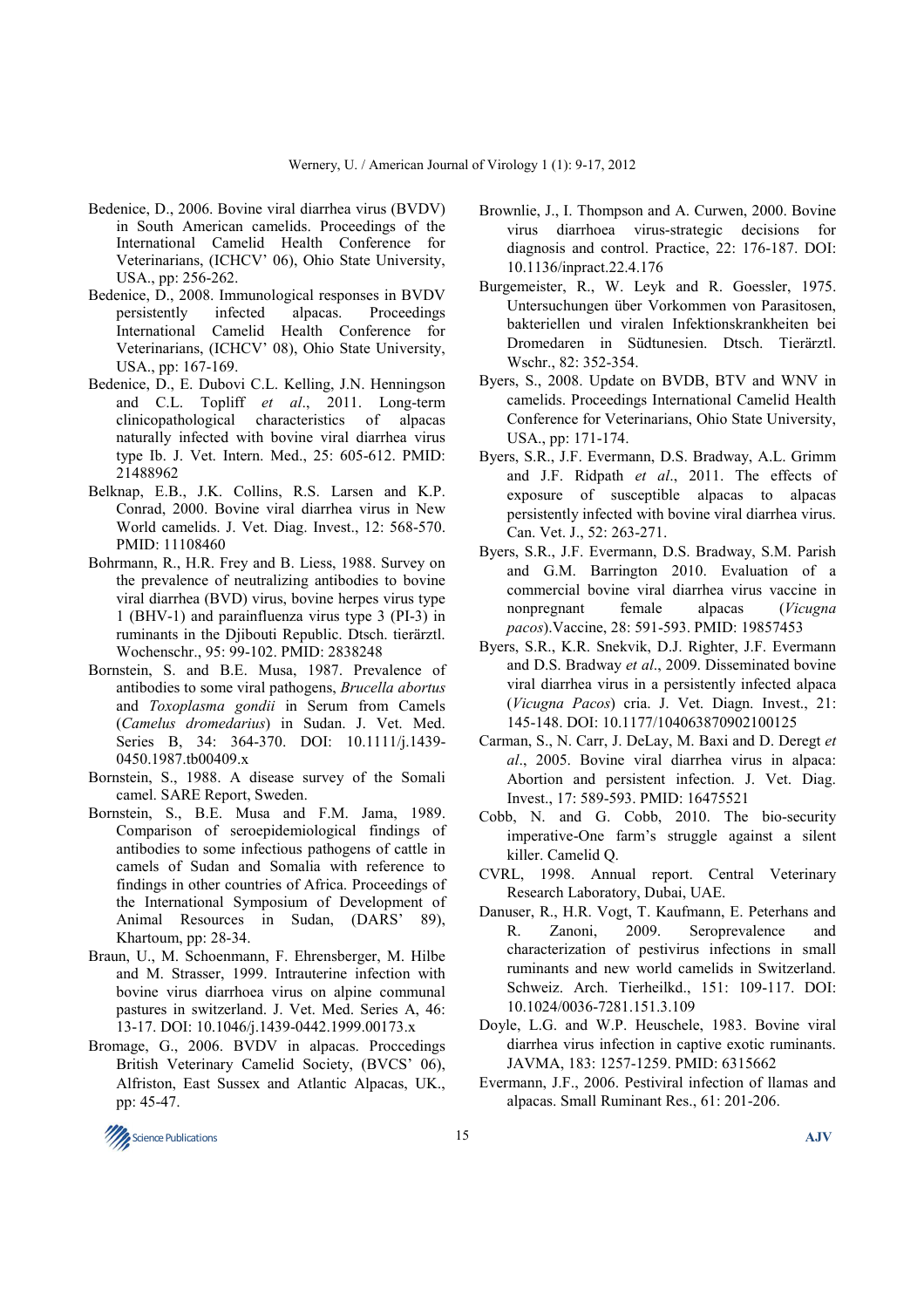- Evermann, J.F., E.S. Berry, T.V. Baszler, T.L. Lewis and T.C. Byington *et al*., 1993. Diagnostic approaches for the detection of Bovine Viral Diarrhea (BVD) virus and related pestiviruses. J. Vet. Diagn. Invest., 5: 265-269. PMID: 8389602
- Evermann, J.F., S. Byers, S.M. Parish, A. Tibary and D.S. Bradway *et al*,, 2006. Bovine viral diarrhea virus in camelids: An emerging pathogen and ways to monitor herd infection. Proceedings of the International Camelid Health Conference for Veterinarians, Mar. 21-25, Columbus, Ohio. pp: 266-278.
- Fahmy, L.S., 1999a. I-Studies on Pregnant Goats Experimentally Infected with Bovine Viral Diarrhea Virus Isolated from Camels. In: Studies on Camel Diseases in Egypt, Fahmy L.S., (Ed.)., Arab Center for the Studies of Arid Zones and Dry Lands, Damascus, pp: 7-27.
- Fahmy, L.S., 1999b. II-Studies on the Effect on the Foeti and Newly Born Kids. In: Studies on Camel Diseases in Egypt, Fahmy L.S., (Ed.)., Arab Center for the Studies of Arid Zones and Dry Lands, Damascus, pp: 7-60.
- Fahmy, L.S., 1999c. III-Clinicopathological studies on pregnant goats infected with bovine viral diarrhoea virus isolated from camels.
- Foster, A.P., M. Houlihan, R.J. Higgins, J. Errington and G. Ibata *et al*., 2005. BVD virus in a British alpaca. Vet. Rec., 156: 718-719. PMID: 15923557
- Goyal, S.M., M. Bonljihad, S. Hangerud and J. Ridpath, 2002. Isolation of bovine viral diarrhea virus from an alpaca. J. Vet. Diagn. Invert. 14: 523-525.
- Hedger, R.S., T.R. Barnett and D.F. Gray, 1980. Some virus diseases of domestic animals in the Sultanate of Oman. Trop. Anim. Hlth. Prod., 12: 107-114. PMID: 6251586
- Hegazy, A.A., A.A. El Sanousi, M.M. Lotfy and T.A. Aboellail, 1995. Pathological and virological studies on calf mortality: B- mortalities associated with bovine virus diarrhea virus infection. J. Egypt Med. Assoc. Proceedings of 22nd Arab Vet Medicen Congress, Mar. 19-23, Cairo, Egypt, pp: 493-503.
- Hegazy, A.A., L.S. Fahmy, M.S. Saber, T.A. Aboellail and A.A. Yousif *et al*., 1998. Bovine virus diarrhea infection causes reproductive failure and neonatal mortality in the dromedary camel. Proceedings of the International Meeting on Camel Production and Future Perspectives. Al Ain, UAE, 2-3.
- Hegazy, A.A., S.F. Lotfia and M.S. Saber, 1993. Prevalence of antibodies common in viral diseases of domestic animals among camels in Egypt.
- Henningson, J.N., C.L. Topliff, D.J. Steffen, B.W. Brodersen and D.R. Smith *et al*., 2006. Viral antigen distribution in alpacas persistently infected with bovine viral diarrhea virus. Vet. Pathol., 43: 5-827.
- Johnson, J.W., M.A. Edmorson, P.H. Wals, M.S.D. Marley and M.D. Givens, 2010. Comparison of clinical, hematological and virological findings in alpacas (Lama pacos) inoculated with bovine viral diarrhea virus isolates of alpaca or bovine origin. Small Ruminant Res., 94: 66-72.
- Kapil, S., T. Yeary and J.F. Evermann, 2009. Viral diseases of new world camelids. Vet. Clin. Food Anim., 25: 323-337. PMID: 19460643
- Karesh, B.W., M.M. Uhart, E.S. Dierenfeld, W.E. Braselton and A. Torres *et al*., 1998. Health evaluation of free-ranging guanaco (*Lama guanicoe*). J. Zoo Wildl. Med., 29: 134-141. PMID: 9732026
- Kelling, C., 2008. Prevalence of BVDV infected US alpaca herds and factors associated with BVDV seropositive herd status. Proceedings International Camelid Health Conference for Veterinarians, (ICHCV' 08), Ohio State University, USA., pp. 176- 181.
- Kim, S.G. R.R. Anderson, J.Z. Yu, N.C. Zylich and H. Kinde *et al*., 2009. Genotyping and phylogenetic analysis of bovine viral diarrhea virus isolates from BVDV infected alpacas in North America. Vet. Microbiol., 136: 209-216. PMID: 19059738
- Lefèvre P.C., J. Blancou, R. Chermette and G. Uilenberg, 2011. Infectious and Parasitic Diseases of Livestock. 1st Edn., Stylus Pub Llc, Paris, ISBN-10: 2743008725, pp: 2000.
- Mattson, D.E., 1994. Viral Diseases. Vet. Clin. North America: Food Ani. Practice, 10: 345-351.
- Mattson, D.E., R.J. Baker, J.E. Catania, Sh. R. Imbur and K.K. Wellejns *et al*., 2006. Persistent infection with bovine viral diarrhea virus in an alpaca. J. Am. Vet. Med. Assoc., 228: 1762-1765. DOI: 10.2460/javma.228.11.1762
- Mudry, M., M. Meylan, G. Regula, A. Steiner and R. Zanoni *et al*., 2010. Epidemiological study of pestiviruses in south american camelids in Switzerland. J. Vet. Intern. Med., 24: 1218-1223. DOI: 10.1111/j.1939-1676.2010.0577.x
- Mueller, K. and R. Broadbent, 2007. General discussion on BVD and bluetongue. Proc. Br. Vet. Camelid Soc.